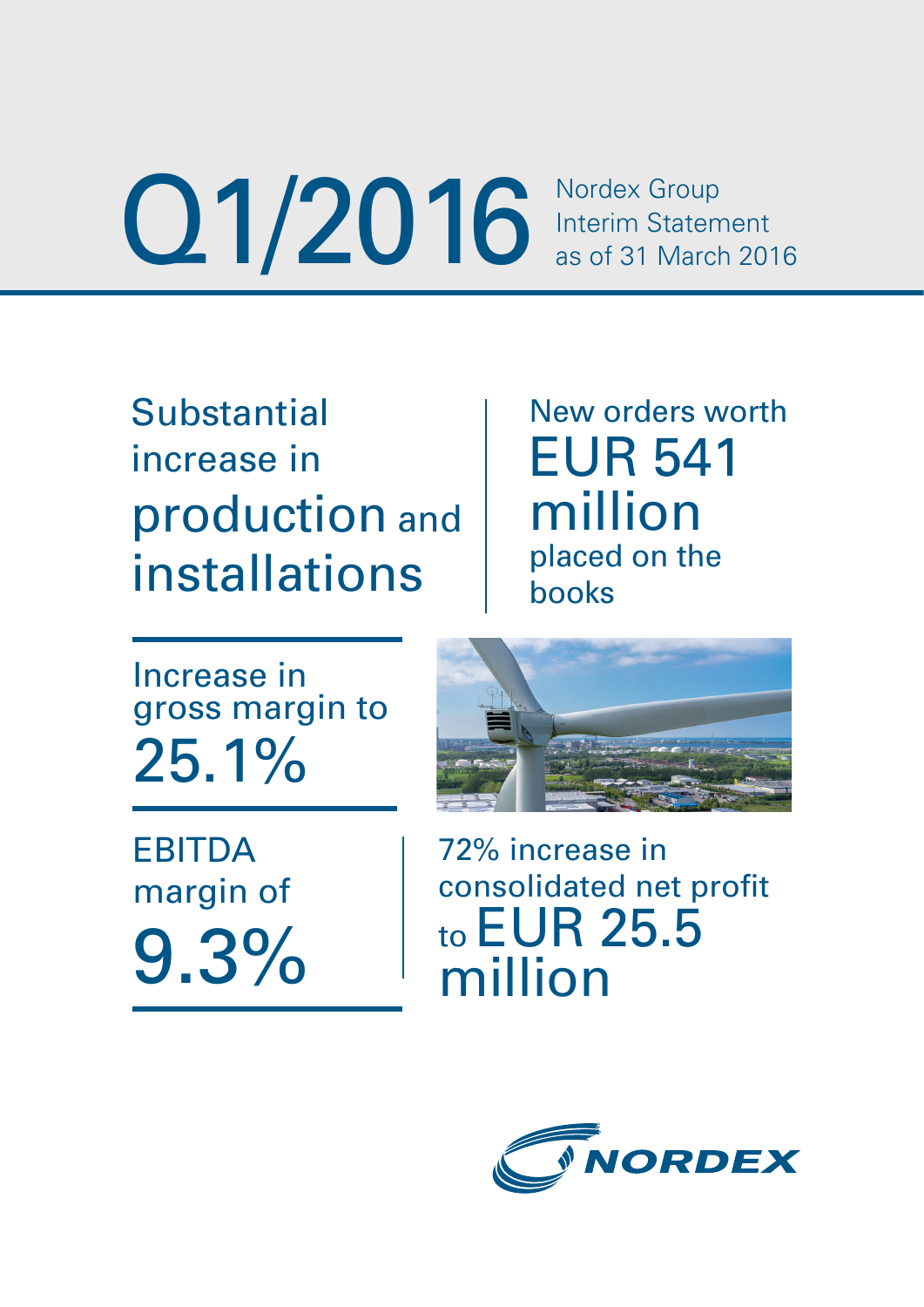# **Content**

| Key figures at a glance                      | 3  |
|----------------------------------------------|----|
| Letter from the Management Board             |    |
| Industry conditions                          | 5  |
| <b>Business performance</b>                  | 5  |
| Operating performance indicators             | 5  |
| Financial performance indicators             | 6  |
| Material events after the end of the quarter | 7  |
| <b>Outlook</b>                               | 8  |
| Consolidated balance sheet                   | 9  |
| Consolidated income statement                | 10 |
| Consolidated cash flow statement             | 11 |
| Financial calendar/Contacts/Disclaimer       | 12 |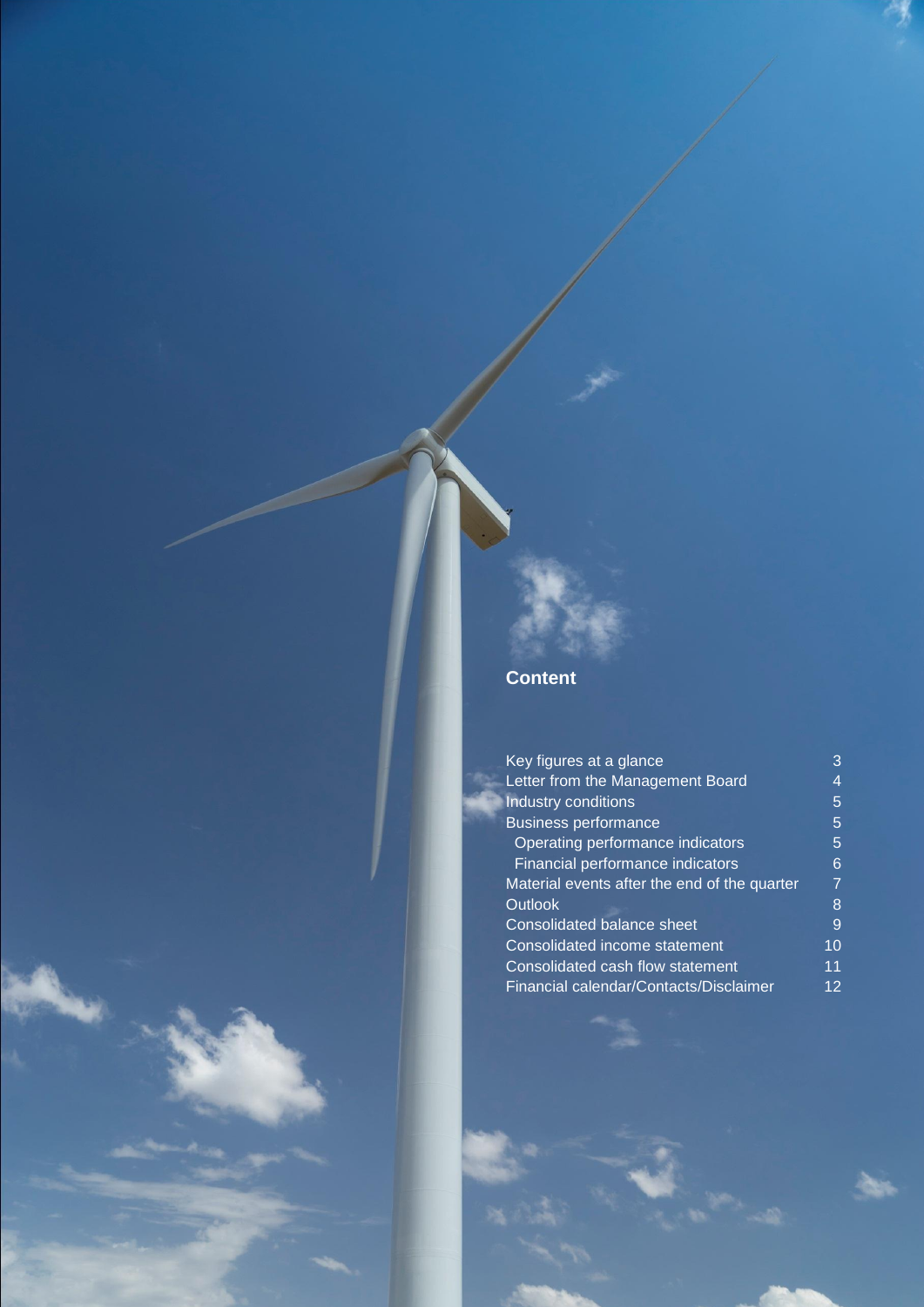

# **Key figures at a glance**







Rotor blade production output



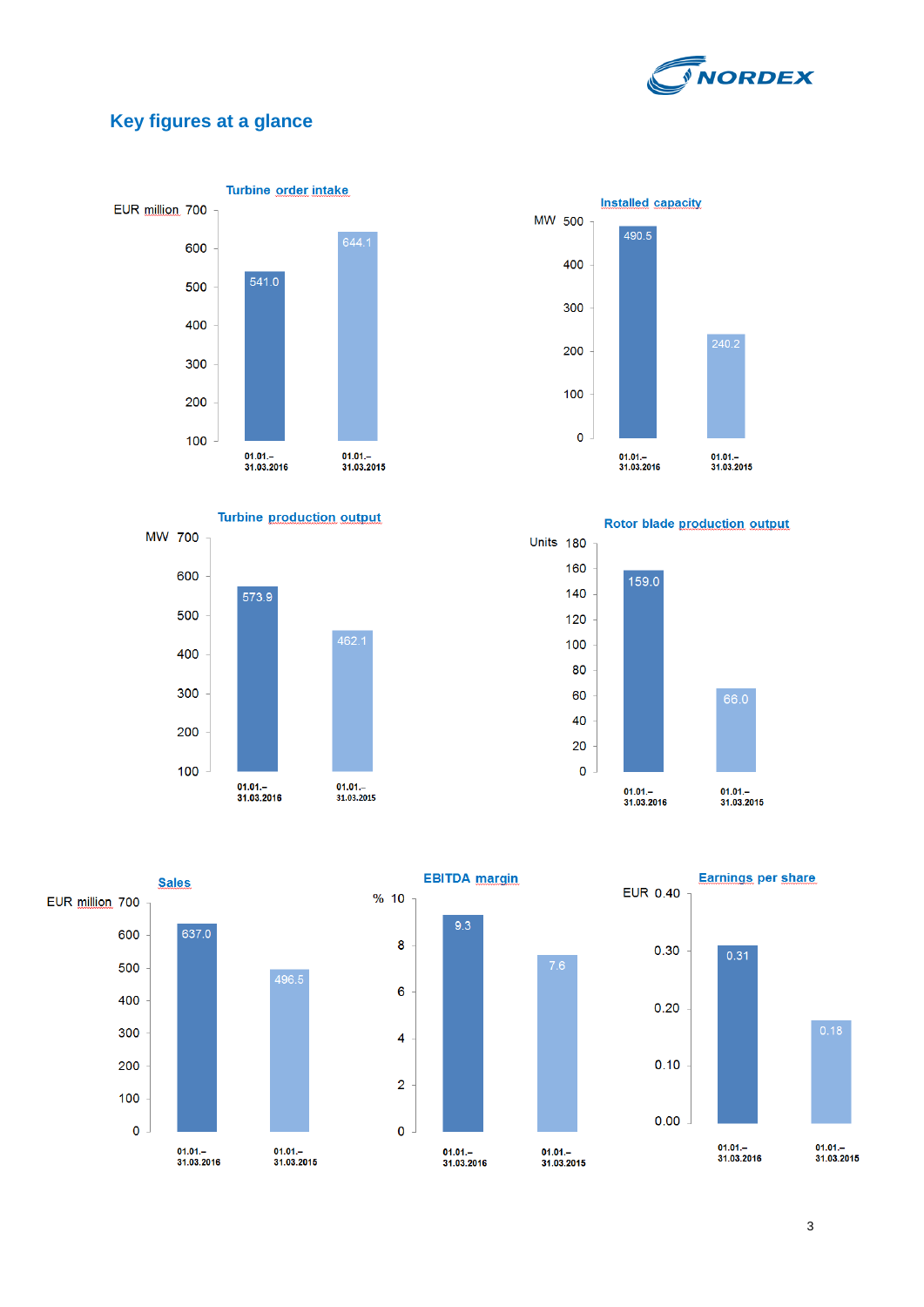

# Decs Shareholders and business justices,

In this new, somewhat more condensed quarterly statement, we are reporting to you for the last time on Nordex as you have so far known it. As of the coming quarter, we will be additionally including the activities of our new subsidiary Acciona Windpower (AWP) in our financial communications.

As we jointly cleared the last remaining legal hurdles at the beginning of April, Nordex will now be positioned as a global player in conjunction with Acciona Windpower.

In the quarter under review, the Company continued to concentrate very closely on its European focus markets. We entered the year on an upbeat note, achieving sharp gains in production and installation output in particular over the previous year. Demand for our efficient wind power systems also remains very strong. Most recently, we have received new orders from our domestic German market as well as Turkey, Ireland and France.

Expressed in figures, sales grew by a further 28% and we installed twice as many turbines as in the same period of the previous year. At the same time, profitability improved substantially. Although we expect the integration projects to exert pressure on margins, we are confident that the Nordex Group will continue growing in 2016 and that we will pass key milestones on our route towards achieving our medium-term goals, namely sales of at least EUR 4.2 billion and an EBITDA margin of at least 10%.

In this connection, it will be crucially important for the integration projects to be executed efficiently and for the year of transition in 2016 to be completed successfully. In this connection, we will be aided by my new colleagues on the Management Board José Luis Blanco and Patxi Landa, both of whom are experienced managers with an extensive track record in the international wind market. After coming on board at the beginning of April, they presented themselves to our shareholders present at our annual general meeting on 10 May.

I am convinced that with our new constellation we will be able to leverage the opportunities awaiting us in the global markets and invite you to join us on this path.

Yours sincerely,

Lars Bondo Krogsgaard Chief Executive Officer Nordex SE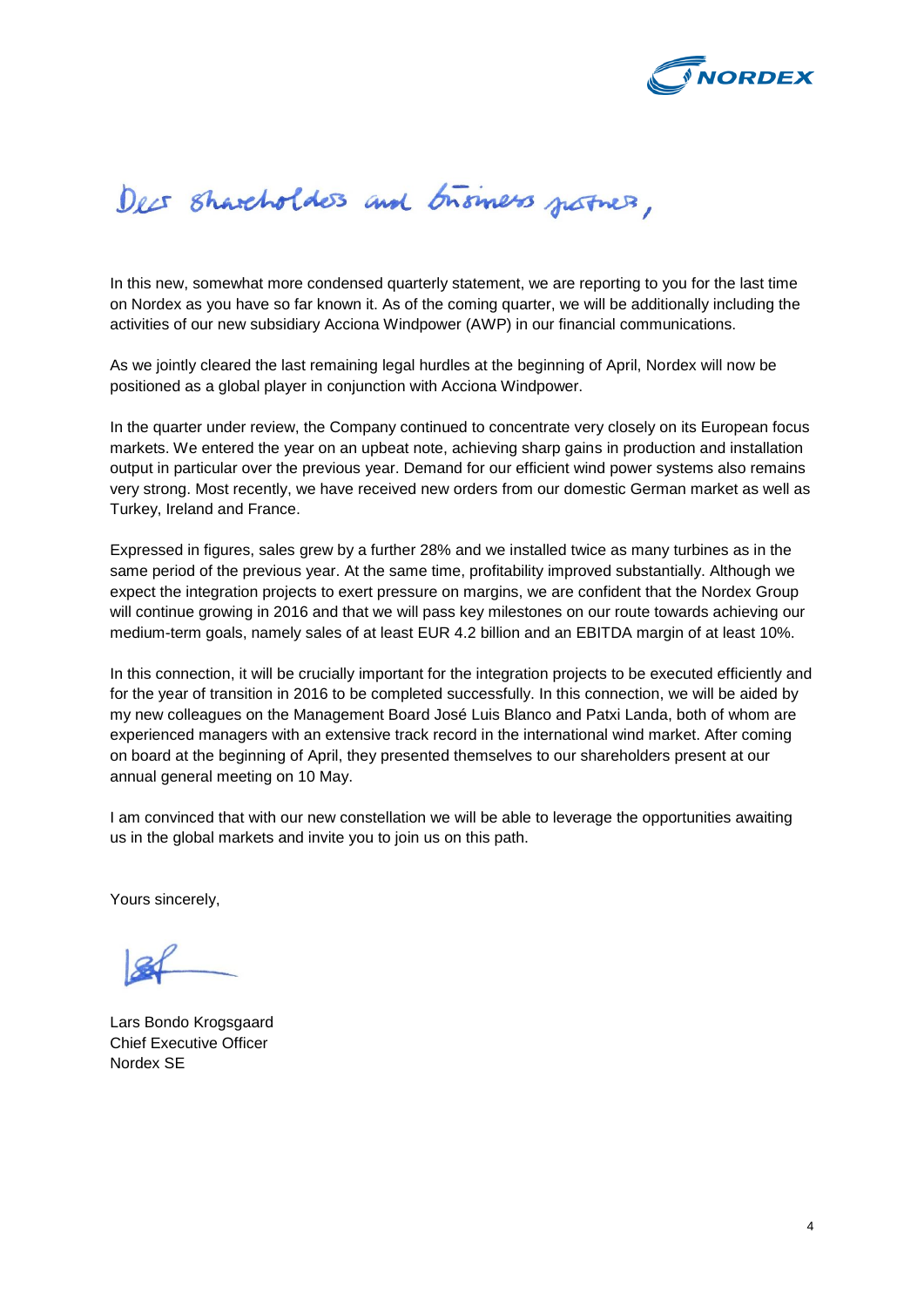

## **Industry conditions**

The data provider Bloomberg New Energy Finance (BNEF) reports that the market for renewable energies softened somewhat in the first quarter of 2016. According to its analyses, investments dropped by around 12% to USD 53.1 billion in the first three months of the year chiefly as a result of more muted spending in China, a market in which Nordex no longer operates.

Funding was also down in Brazil, although focus markets in Latin America and the United States remained stable. At the same time, India, a market which will be relevant for the Nordex Group in the future, expanded by more than 6%.

This trend is also reflected in Danish consultant MAKE Consulting's forecasts for additions to wind power capacity. MAKE assumes that new onshore capacity of just under 53 GW will go on line this year. Of this, non-Chinese markets will account for almost 32 GW, translating into growth potential of 7% in the markets which the Nordex Group is able to address.

The German market remains of particular importance. In the period under review, there were new developments in the future regulatory framework for onshore wind power in Germany in the form of a new legislative bill. Nordex expects to gain final clarity by the summer on the structure of the bidding process which is to be launched in 2017 and particularly the future market volume, which is not yet mentioned in the legislative bill.

#### **Business performance**

#### **Operating performance indicators**

In the first quarter of 2016, the Nordex Group received firm orders of EUR 541.0 million (Q1 2015: EUR 644.1 million). This 16% decline is due to the fact that a major contract in South Africa had been signed in the previous year. Adjusted for the "Gibson Bay" project, new business was up just under 9%.

The firm turbine order backlog, which does not include service orders – was valued at EUR 1,638.0 million at the end of the quarter and was thus unchanged over the previous year (Q1 2015: EUR 1,656.9 million).

All new orders were generated in European core markets, specifically Germany, Turkey, Ireland and France. The low-wind Generation Gamma N117/2400 turbine accounted for just under one third of all turbine sales. Almost a further third were new orders for Generation Delta turbines, which contributed 31.5% to the total number of units sold. The Nordex Group also signed its first two contracts for the low-wind N131/3300 turbine, which has been specifically designed for the German market. A first turbine of that type had been commissioned already end of 2015.

At 573.9 MW, turbine production output was more than 24% up on the same period of the previous year (Q1 2015: 462.1 MW). Rotor blade production also rose very substantially by 141% or 66 rotor blades to 159 units. The blade facility in Rostock benefited from the ramp-up of production and the implementation of more efficient production processes following the completion of the conversion and expansion programme.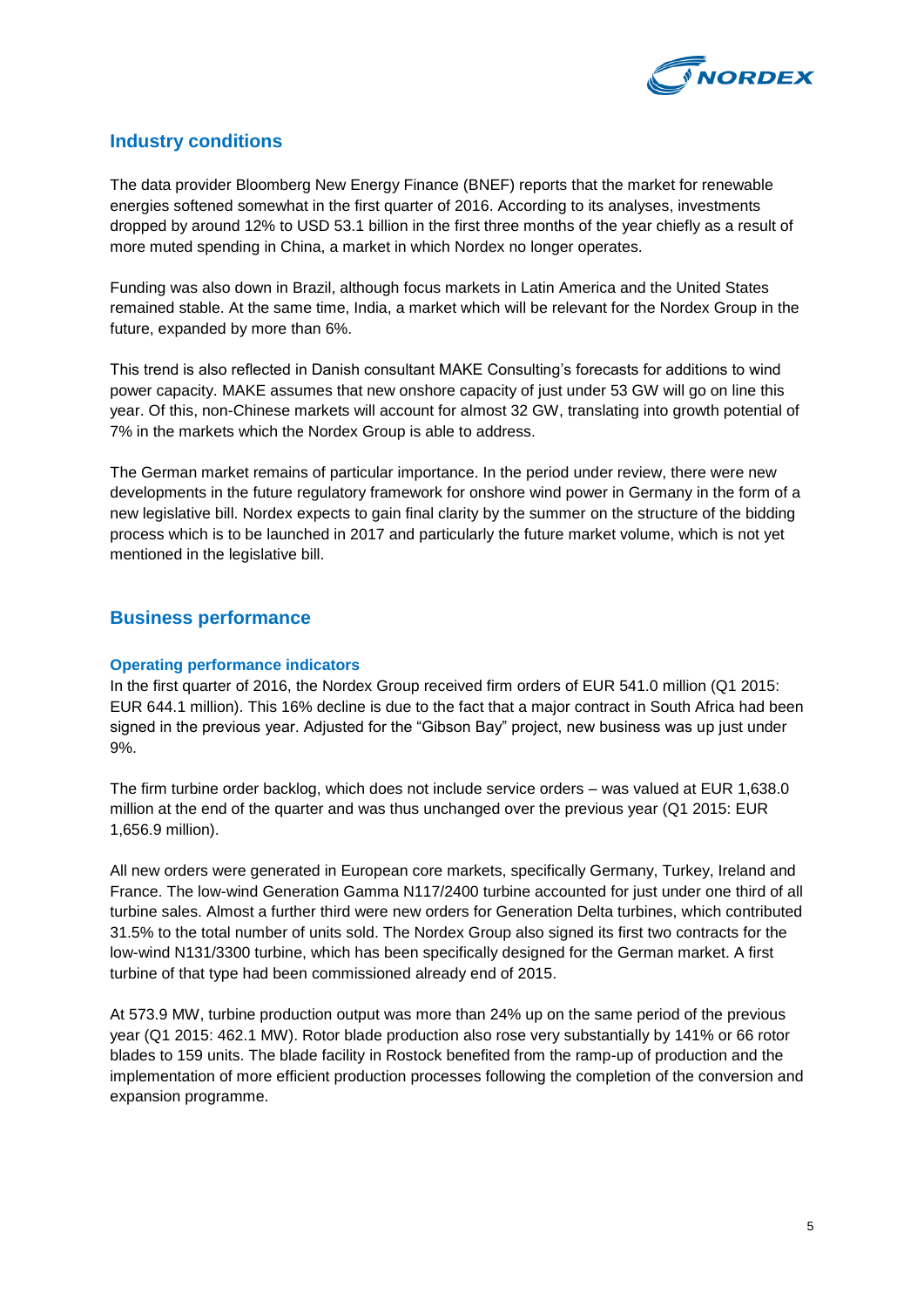

Nordex installed new capacity of 490.5 MW in nine wind markets in the period under review, equivalent to a significant increase of more than 100% over the same period of the previous year, when 240.2 MW was installed in nine countries. The main markets in the period under review were Germany with 147 MW, Pakistan with 95 MW and France with 72 MW. Of the total of 194 newly installed turbines, the low-wind N117/2400 and N131/3000 models accounted for more than 50%. Looking ahead over the next few quarters, the N131/3300 turbine specifically designed for the German market will figure more prominently.

In the service business, turbine availability rose again to 97.4% (Q1 2015: 97.2%). At the same time, 72.5% of all contracts expiring in the period under review were renewed (Q1 2015: 97.4%). In this connection, it should be noted that contracts for turbines in the United States and Italy were not renewed for economic reasons.

The average headcount came to 3,392 in the period under review (Q1 2015: 2,951). As of 31 March 2016, the Nordex Group had 3,428 employees, just under 15% more than in the previous year. The greatest growth was registered in production and service as well as the national companies in Germany, Turkey and France.

| <b>Indicator</b>                |                    | Q1 2016 | Q1 2015 | <b>Change</b> |
|---------------------------------|--------------------|---------|---------|---------------|
| Turbine order intake            | <b>EUR</b> million | 541.0   | 644.1   | $-16.0%$      |
| Firmly financed order backlog   | <b>EUR million</b> | 1,638.0 | 1,656.9 | $-1.1%$       |
| Turbine production output       | <b>MW</b>          | 573.9   | 462.1   | $+24.2%$      |
| Rotor blade production output   | Units              | 159     | 66      | $+$ > 100 %   |
| Installed capacity              | <b>MW</b>          | 490.5   | 240.2   | $+$ > 100 %   |
| Turbine availability in service | %                  | 97.4    | 97.2    | $+0.2$ pp     |

#### Main operating performance indicators

#### **Financial performance indicators**

The Nordex Group's continued top-line growth was driven by increases in production and installation output. At EUR 637.0 million, sales were up around 28% on the same period of the previous year (Q1 2015: EUR 496.5 million).

Export business accounted for 58.3% (Q1 2015: 73.9%) and turbine business for 91.9%. Service business, which expanded by a good 2%, generating sales of EUR 43.5 million (Q1 2015: EUR 42.5 million), contributed just under 7% to the top line, with other business providing the remaining 1.3%.

The gross margin widened by 3.1 percentage points from 22.0% (Q1 2015) to 25.1%. Structural costs (net of depreciation and amortisation) came to EUR 101.3 million (Q1 2015: EUR 70.9 million). This increase was due to the 15% growth in headcount as well as preliminary integration expenses (particularly legal and consulting costs) in connection with the merger with the new subsidiary Acciona Windpower. Even so, the EBITDA margin widened substantially from 7.6% (Q1 2015) to 9.3%.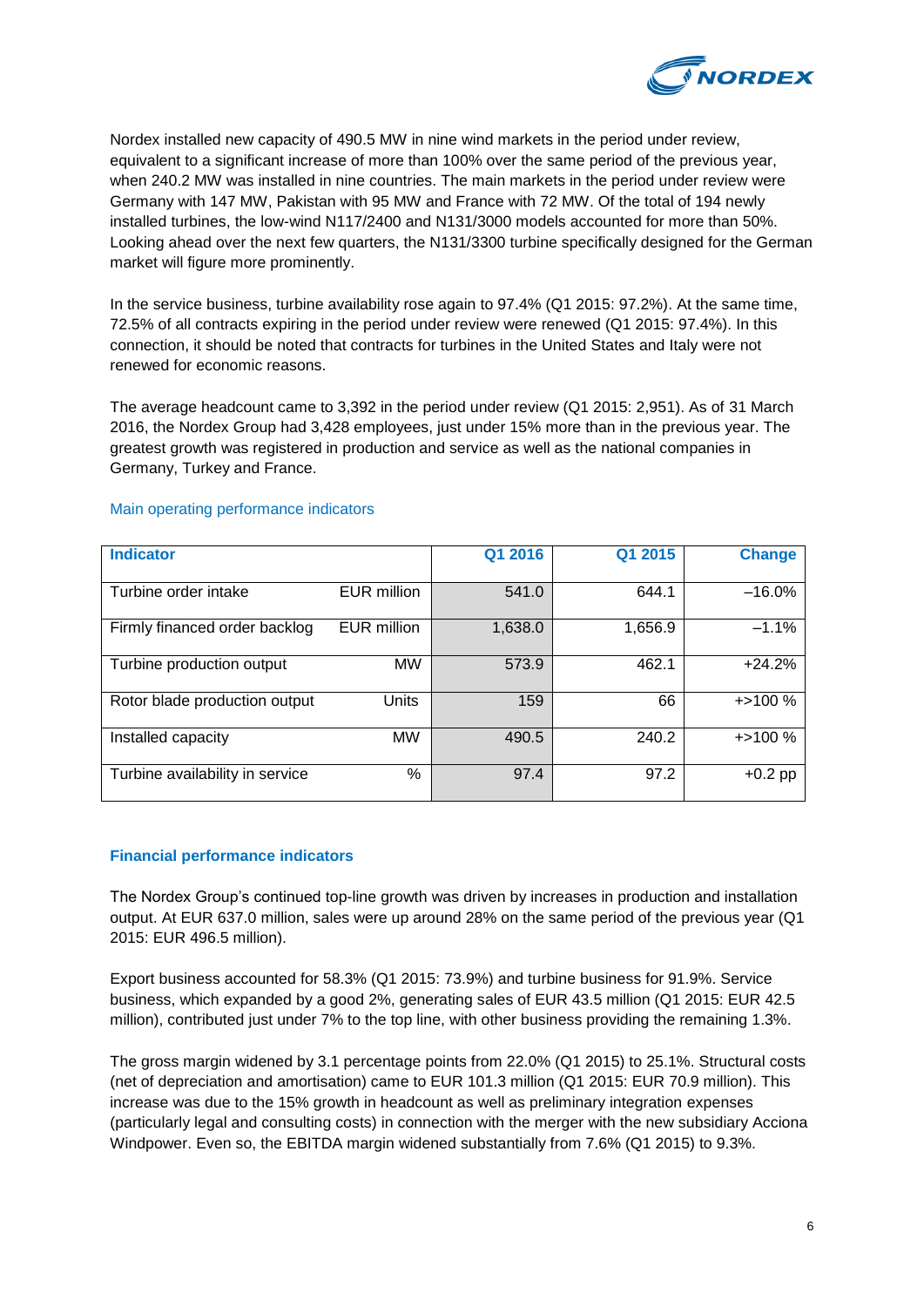

With net finance expense standing at EUR 5.8 million (Q1 2015: EUR 4.1 million), Nordex recorded an EBIT margin of 7.1% (Q1 2015: 5.0%). Consolidated net profit came to EUR 25.5 million (Q1 2015: EUR 14.8 million), translating into earnings per share of EUR 0.31 (Q1 2015: EUR 0.18).

At 0.74% on 31 March 2016, the working capital ratio was well below the target of 5% but up on the previous year's figure of –4.8%. This resulted in a decline in free cash flow from EUR 46.2 million in the previous year to EUR –40.9 million as of 31 March 2016.

As of the end of the period under review, Nordex had net liquidity of EUR 277.0 million (31 March 2015: EUR 281.5 million) and an equity ratio of 31.2%, i.e. unchanged over the previous year (31 March 2015: 31.2%).

| <b>Indicator</b>        |                    | Q1 2016 | Q1 2015 | <b>Change</b> |
|-------------------------|--------------------|---------|---------|---------------|
| <b>Sales</b>            | <b>EUR million</b> | 637.0   | 496.5   | $+28.3%$      |
| EBITDA margin           | $\%$               | 9.3     | 7.6     | $+1.7$ pp     |
| EBIT margin             | %                  | 7.1     | 5.0     | $+2.1$ pp     |
| Capital spending        | EUR million        | 15.1    | 16.0    | $-5.6%$       |
| Net finance expense     | EUR million        | $-5.8$  | $-4.1$  | $-41.5%$      |
| Consolidated net profit | <b>EUR million</b> | 25.5    | 14.8    | $+72.2%$      |
| Earnings per share      | <b>EUR</b>         | 0.31    | 0.18    | $+72.2%$      |
| Working capital ratio   | $\frac{0}{0}$      | 0.7     | $-4.8$  | $+5.5$ pp     |
| Free cash flow          | <b>EUR</b> million | $-40.9$ | 46.2    | $>100\%$      |
| Equity ratio            | %                  | 31.2    | 31.2    | Unchanged     |

#### Main financial performance indicators

#### **Material events after the end of the quarter**

On 1 April 2016, the merger with Acciona Windpower was executed with full legal effect. José Luis Blanco (Chief Operating Officer) and Patxi Landa (Chief Sales Officer) were appointed as new members of the Management Board on 3 April 2016. This was followed on 5 April 2016 by the entry in the commercial register of the resolution approving the issue of new share capital by Nordex SE. Consequently, the increase in Nordex SE's share capital through the issue of 16.1 million new shares using authorised capital took effect, as a result of which it now has share capital of EUR 96,982,447.00 divided into 96,982,447 no-par-value shares. In addition, the cash component in the Acciona Windpower transaction of EUR 366.4 million less Acciona Windpower's consolidated net financial liabilities as of 31 December 2015 fell due for payment. To fund this transaction, the Nordex Group issued a "green bonded loan" of EUR 550 million, which it successfully placed with national and international investors in March 2016.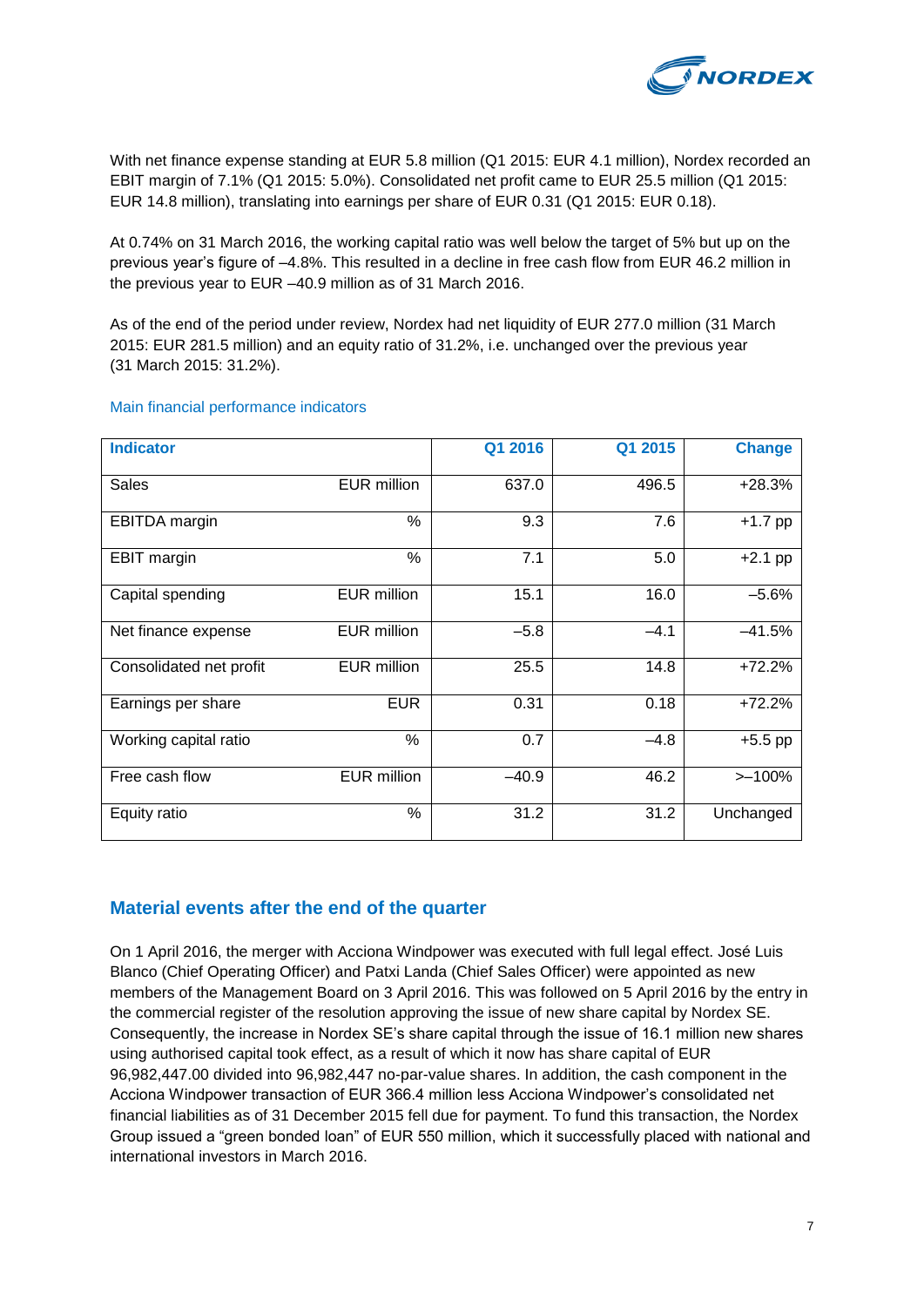

According to the voting right notifications of 12 April 2016, Acciona S.A. now holds 29.90% and SKion/momentum 5.71% of Nordex SE's capital. The remaining 64.39% are free float as defined by Deutsche Börse.

At the same time, the proceeds from the aforementioned bonded loan were used on 12 April 2016 to repay a corporate bond of EUR 150 million issued in April 2011 on schedule.

After the end of the first quarter, the Nordex Group received new orders for 48 turbines with a combined capacity of almost 120 MW in the focus markets of France, Turkey and Ireland.

#### **Outlook**

Acciona Windpower's business will be consolidated for the first time from the second quarter of 2016. Based on the expected top and bottom-line contributions, the Nordex Group expects sales to be slightly up on the stand-alone figures recorded in 2015 by Nordex (2015: EUR 2.4 billion) and Acciona Windpower (2015: EUR 0.95 billion). The EBITDA margin should be slightly higher than the standalone figure reported by Nordex for 2015 (7.5%). The earnings consolidated for the first time include the merger-related integration costs and reflect the current order backlog. At the moment, Acciona Windpower is working on large-scale projects in the highly competitive and price-sensitive Brazilian market.

New business will be generated in established markets such as Germany, France, the United States and Turkey as well as Mexico and India, which are new markets for the Nordex Group.

In the period under review, there were no material changes in the opportunities and risks to the Group's expected performance described in detail in the Nordex SE annual report for 2015. In the Management Board's assessment, there are currently no significant individual risks that are liable to compromise the Nordex Group's going-concern status. The same is also true with respect to an overall consideration of all risks.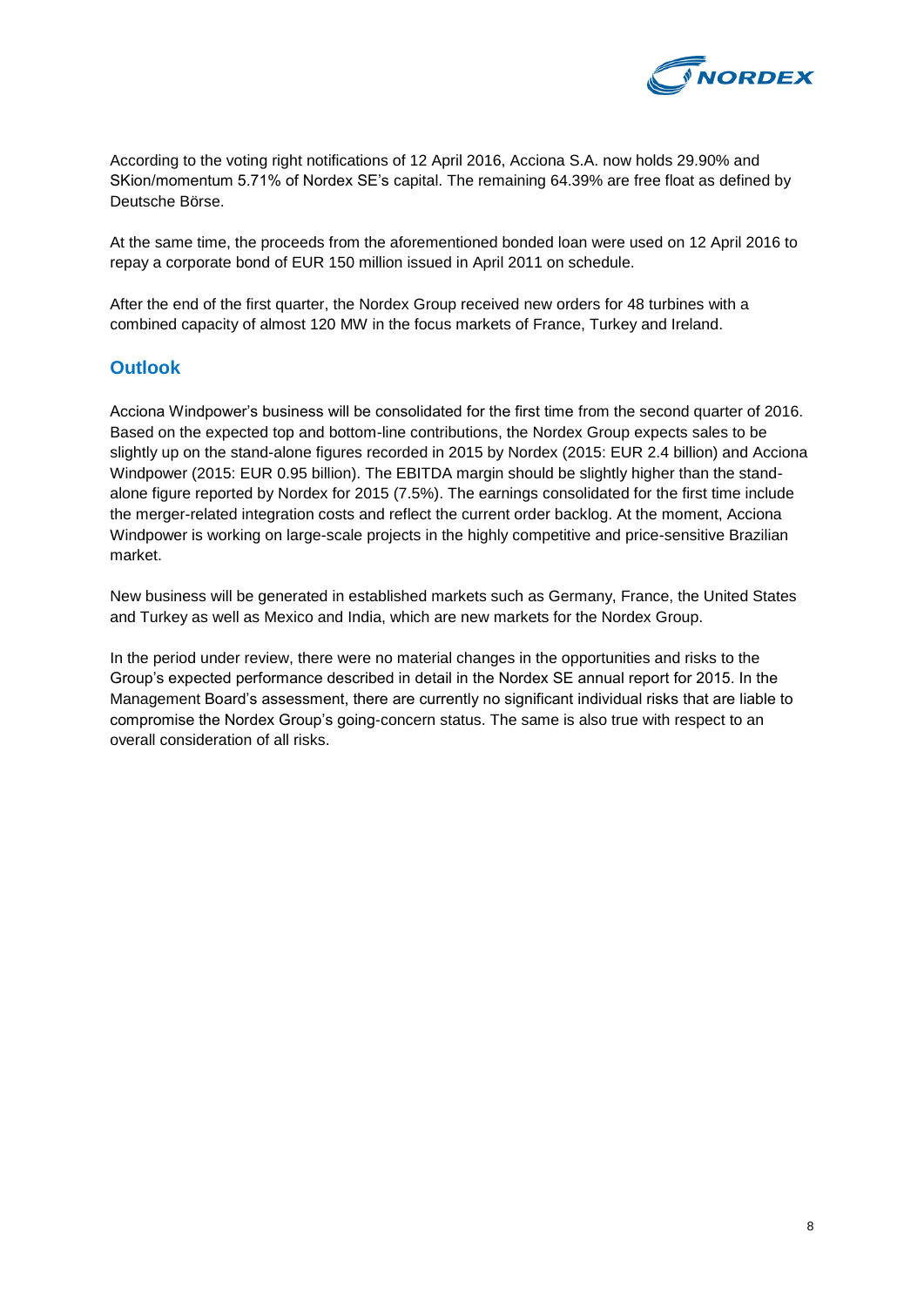

# **Consolidated balance sheet**

as of 31 March 2016

| <b>Assets</b>                                  | 31.03.2016          | 31.12.2015          |
|------------------------------------------------|---------------------|---------------------|
|                                                | <b>EUR thousand</b> | <b>EUR thousand</b> |
| Cash and cash equivalents                      | 532,685             | 528,973             |
| Trade receivables and                          |                     |                     |
| future receivables from construction contracts | 352,209             | 275,466             |
| Inventories                                    | 200,640             | 218,609             |
| Income tax refund claims                       | 3,482               | 4,837               |
| Other current financial assets                 | 42,018              | 42,112              |
| Other current non-financial assets             | 97,742              | 68,956              |
| <b>Current assets</b>                          | 1,228,776           | 1,138,953           |
| Property, plant and equipment                  | 147,387             | 145,614             |
| Goodwill                                       | 9,960               | 9,960               |
| Capitalised development expense                | 109,626             | 110,933             |
| Other intangible assets                        | 5,862               | 5,796               |
| <b>Financial assets</b>                        | 2,180               | 2,179               |
| Investments in associates                      | 7,633               | 8,699               |
| Other non-current financial assets             | 3,022               | 2,866               |
| Other non-current non-financial assets         | 36                  | 28                  |
| Deferred income tax assets                     | 36,421              | 35,100              |
| <b>Non-current assets</b>                      | 322,127             | 321,175             |
| <b>Assets</b>                                  | 1,550,903           | 1,460,128           |

| <b>Equity and liabilities</b>                   | 31.03.2016          | 31.12.2015          |
|-------------------------------------------------|---------------------|---------------------|
|                                                 | <b>EUR thousand</b> | <b>EUR thousand</b> |
| Current bank borrowings                         | 12,619              | 6,572               |
| Trade payables                                  | 329,339             | 254,926             |
| Income tax liabilities                          | 15,055              | 11,900              |
| Other current provisions                        | 63,101              | 66,491              |
| Other current financial liabilities             | 180,727             | 184,202             |
| Other current non-financial liabilities         | 286,194             | 353,495             |
| <b>Current liabilities</b>                      | 887,035             | 877,586             |
| Non-current bank borrowings                     | 84,375              | 43,750              |
| Pensions and similar obligations                | 1,704               | 1,731               |
| Other non-current provisions                    | 20,461              | 22,617              |
| Other non-current non-financial liabilities     | 6,448               | 3,490               |
| Deferred income tax liabilities                 | 67,468              | 55,357              |
| <b>Non-current liabilities</b>                  | 180,456             | 126,945             |
| Subscribed capital                              | 80,882              | 80,882              |
| Share premium                                   | 229,114             | 229,114             |
| Other retained earnings                         | $-10,961$           | $-10,961$           |
| Cash flow hedges                                | 3,195               | 1,730               |
| Foreign-currency adjustment item                | 6,544               | 5,651               |
| Consolidated net profit carried forward         | 149,181             | 149,181             |
| Consolidated net profit                         | 25,457              | 0                   |
| Share in equity                                 |                     |                     |
| attributable to parent company's equity holders | 483,412             | 455,597             |
| <b>Equity</b>                                   | 483,412             | 455,597             |
| <b>Equity and liabilities</b>                   | 1,550,903           | 1,460,128           |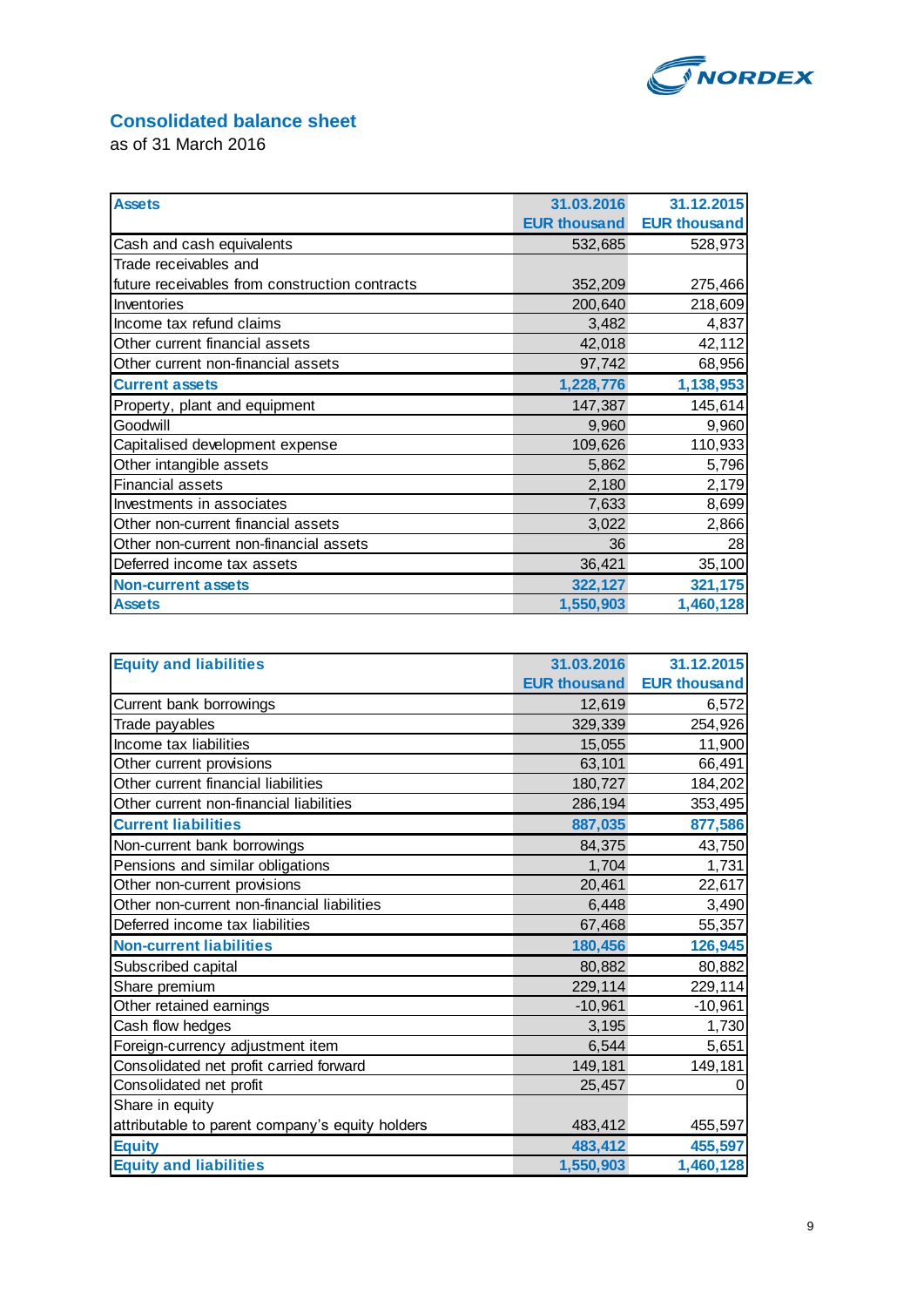

### **Consolidated income statement**

for the period from 1 January to 31 March 2016

|                                                  | $01.01 -$           | $01.01 -$           |
|--------------------------------------------------|---------------------|---------------------|
|                                                  | 31.03.2016          | 31.03.2015          |
|                                                  | <b>EUR thousand</b> | <b>EUR thousand</b> |
| <b>Sales</b>                                     |                     |                     |
|                                                  | 637,042             | 496,489             |
| Changes in inventories and other                 |                     |                     |
| own work capitalised                             | 2,613               | $-3,621$            |
| <b>Total revenues</b>                            | 639,655             | 492,868             |
| Other operating income                           | 2,975               | 4,192               |
| Cost of materials                                | $-479,335$          | $-384,208$          |
| Personnel expenses                               | $-52,813$           | $-44,818$           |
| Depreciation/amortisation                        | $-14,126$           | $-12,947$           |
| Other operating expenses                         | $-51,424$           | $-30,313$           |
| <b>Earnings before interest and taxes (EBIT)</b> | 44,932              | 24,774              |
| Net profit/loss from at-equity valuation         | $-697$              | 13                  |
| Impairment of financial assets and               |                     |                     |
| securities held as current assets                | $-33$               | 0                   |
| Other interest and similar income                | 206                 | 559                 |
| Interest and similar expenses                    | $-5,294$            | $-4,674$            |
| <b>Net finance expense</b>                       | $-5,818$            | $-4,102$            |
| Net profit/loss from ordinary activity           | 39,114              | 20,672              |
| Income taxes                                     | $-13,657$           | $-5,886$            |
| <b>Consolidated profit</b>                       | 25,457              | 14,786              |
| Of which attributable to:                        |                     |                     |
| Parent company's equity holders                  | 25,457              | 14,786              |
|                                                  |                     |                     |
| <b>Earnings per share (in EUR)</b>               |                     |                     |
| Basic*                                           | 0.31                | 0.18                |
| Diluted*                                         | 0.31                | 0.18                |

\*Based on a weighted average of 80.882 million shares (previous year 80.882 million shares)

## **Consolidated statement of comprehensive income**

for the period from 1 January to 31 March 2016

|                                                | $01.01 -$  | $01.01 -$                        |
|------------------------------------------------|------------|----------------------------------|
|                                                | 31.03.2016 | 31.03.2015                       |
|                                                |            | <b>EUR thousand EUR thousand</b> |
| <b>Consolidated profit</b>                     | 25,457     | 14,786                           |
| Other comprehensive income                     |            |                                  |
| Items which may be recycled to profit and loss |            |                                  |
| Foreign currency translation difference        | 893        | $-2,287$                         |
| Cash flow hedges                               | 2,159      | $-3,613$                         |
| Deferred income taxes                          | $-694$     | 1,156                            |
| <b>Consolidated comprehensive income</b>       | 27,815     | 10,042                           |
| Of which attributable to:                      |            |                                  |
| Parent company's equity holders                | 27,815     | 10,042                           |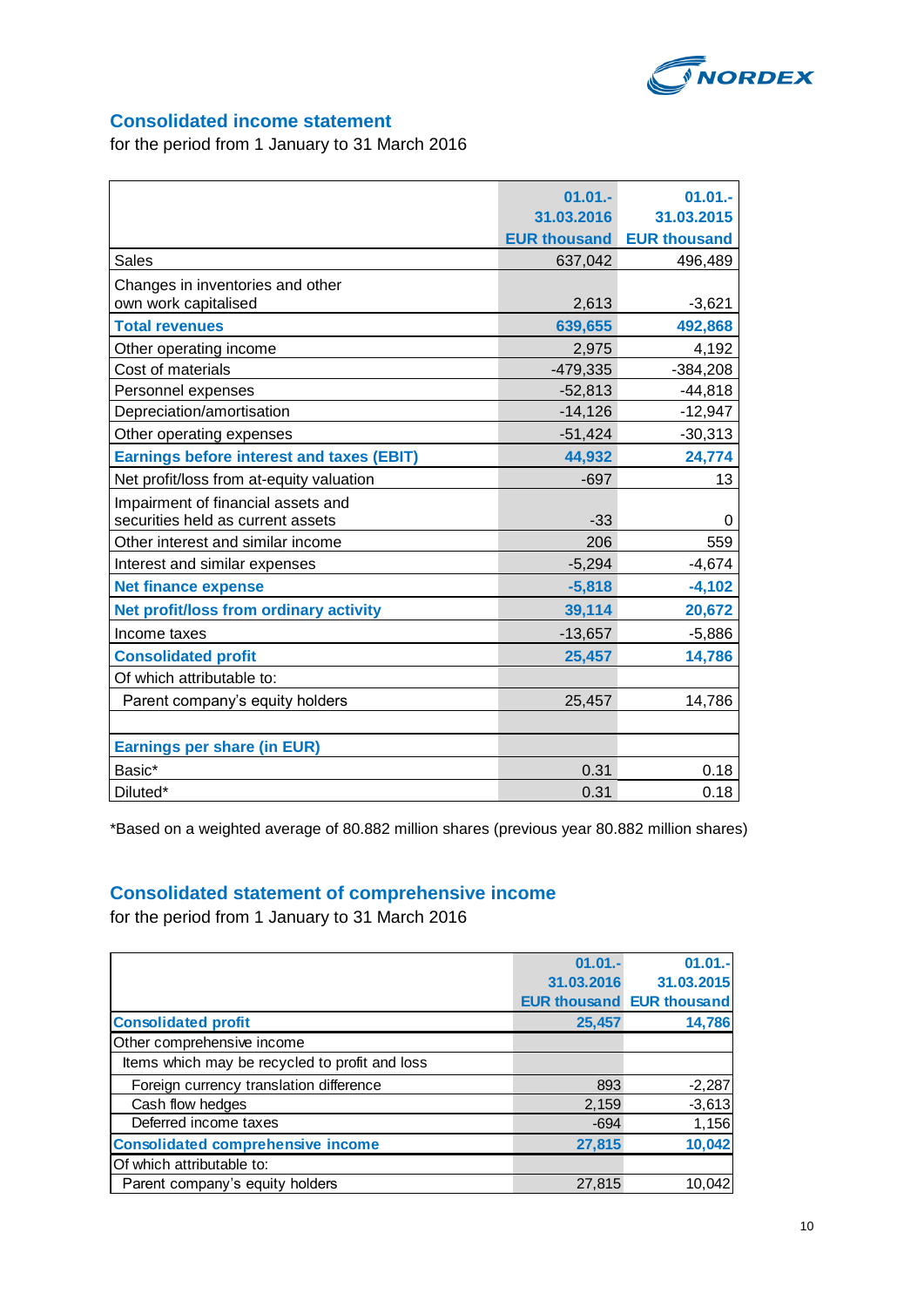

## **Consolidated cash flow statement**

for the period from 1 January to 31 March 2016

|           |                                                                            | $01.01 -$           | 01.01.              |
|-----------|----------------------------------------------------------------------------|---------------------|---------------------|
|           |                                                                            | 31.03.2016          | 31.03.2015          |
|           |                                                                            | <b>EUR thousand</b> | <b>EUR thousand</b> |
|           | <b>Operating activities:</b>                                               |                     |                     |
|           | Consolidated net profit/loss                                               | 25,457              | 14,786              |
| $\ddot{}$ | Depreciation/amortisation of non-current assets                            | 14,159              | 12,947              |
|           | <b>Consolidated profit plus depreciation/amortisation</b>                  | 39,616              | 27,733              |
| $\ddot{}$ | Decrease in inventories                                                    | 17,969              | 28,384              |
|           | Increase in trade receivables and                                          |                     |                     |
|           | future receivables from construction contracts                             | $-76,743$           | $-74,527$           |
|           | Increase in trade payables                                                 | 74,413              | 80,402              |
| -/+       | Decrease/increase in prepayments received - liabilities -                  | $-63,954$           | 12,820              |
|           | Payments made/received from changes in working capital                     | $-48,315$           | 47,079              |
|           | Increase in other assets not allocated to investing or                     |                     |                     |
|           |                                                                            | $-28,360$           |                     |
|           | financing activities<br>-/+ Decrease/increase in pension provisions        | $-27$               | $-32,273$<br>11     |
|           |                                                                            | $-5,546$            | 4,684               |
|           | -/+ Decrease/increase in other provisions                                  |                     |                     |
|           | -/+ Decrease/increase in other liabilities not allocated to investing or   |                     |                     |
|           | financing activities                                                       | $-2,279$            | 12,531              |
| $\ddot{}$ | Losses from the disposal of non-current assets                             | 316                 | 40                  |
|           | Other interest and similar income                                          | $-206$              | $-559$              |
| $\ddot{}$ | Interest received                                                          | 113                 | 419                 |
| $\ddot{}$ | Interest and similar expenses                                              | 5,294               | 4,674               |
|           | Interest paid                                                              | $-3,036$            | $-2,181$            |
| $\ddot{}$ | Income taxes                                                               | 13,657              | 5,886               |
|           | Taxes paid                                                                 | $-79$               | $-187$              |
|           | +/- Other non-cash expenses/income                                         | 2,255               | $-5,600$            |
|           | <b>Payments made from remaining operating activities</b>                   | $-17,898$           | $-12,555$           |
|           | <b>Cash flow from operating activities</b>                                 | $-26,597$           | 62,257              |
|           | <b>Investing activities:</b>                                               |                     |                     |
| $\ddot{}$ | Payments received from the disposal of property, plant and equipment/      |                     |                     |
|           | intangible assets                                                          | 158                 | 51                  |
|           | Payments made for investments in property, plant and equipment/            |                     |                     |
|           | intangible assets                                                          | $-15, 124$          | $-16,075$           |
|           | Payments received from the disposal of financial assets                    | 968                 | 145                 |
|           | Payments made for investments in financial assets                          | $-313$              | $-161$              |
|           | <b>Cash flow from investing activities</b>                                 | $-14,311$           | $-16,040$           |
|           | <b>Financing activities:</b>                                               |                     |                     |
| $\ddot{}$ | Bank loans raised                                                          | 50,000              | 0                   |
|           | Bank loans repaid                                                          | $-3,125$            | 0                   |
|           | <b>Cash flow from financing activities</b>                                 | 46,875              | $\bf{0}$            |
|           | Cash change in cash and cash equivalents                                   | 5,967               | 46,217              |
|           | Cash and cash equivalents at the beginning of the period                   | 528,973             | 388,420             |
|           | -/+ Exchange rate-induced change in cash and cash equivalents              | $-2,255$            | 5,608               |
|           | Cash and cash equivalents at the end of the period                         |                     |                     |
|           | (Cash and cash equivalents carried on the face of the consolidated balance |                     |                     |
|           | sheet)                                                                     | 532,685             | 440,245             |